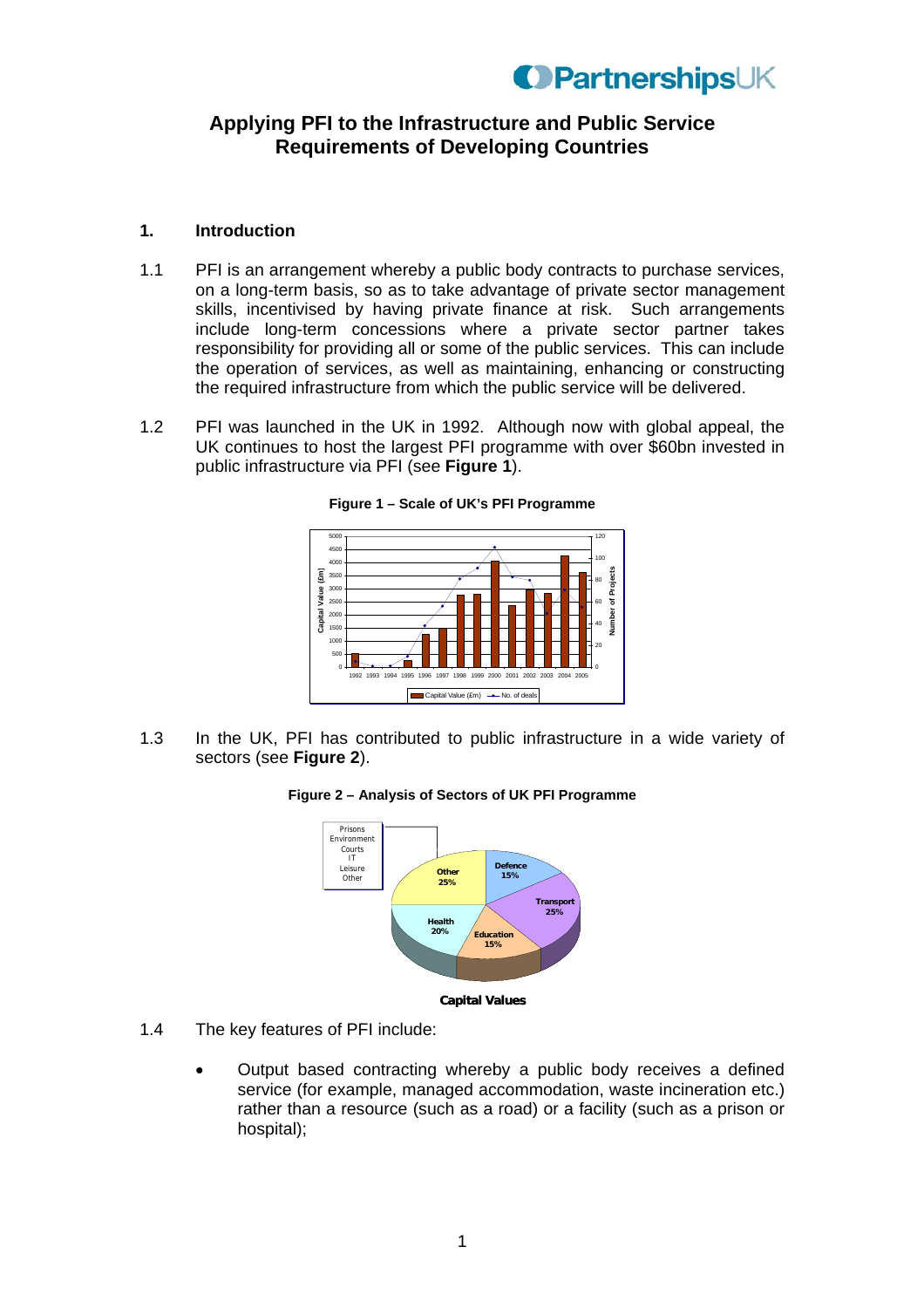- Where payments commence only once the service is up and running satisfactorily and those payments are spread fairly evenly over the whole life of the concession and subject to an agreed payment mechanism;
- Where the private sector partner accepts whole life investment responsibilities for the resource or facility;
- Where poor performance by the private sector partner is penalised by reducing monthly payments;
- Where very poor performance can lead to termination of the whole contract.
- 1.5 In the UK PFI schemes are not just limited to the provision and maintenance of public infrastructure. In prisons, for example, the private sector is invited to provide both the asset and the prison officers under a long-term output-based contract. In health, private sector suppliers have been awarded mandates to provide surgical, diagnostic and primary care services under output-based contracts under which they also provide and manage the infrastructure required to deliver the clinical service.

### **2. Background**

- 2.1 The demand for investment in public infrastructure on a global level is huge. The World Bank has estimated that annual investment of \$850bn is needed, year-in, year-out, over the period 2005-2010, with about 55% of this investment required for infrastructure maintenance alone.
- 2.2 The overwhelming majority of investment in developing country infrastructure continues to be delivered through traditional procurement techniques, using public capital<sup>[1](#page-1-0)</sup>. Conventional procurement mechanisms in the developing world suffer from many of the shortcomings that are common in developed countries. For example:
	- Procuring authorities have limited capacity and capability to deliver (so allocated budgets remain un-spent);
	- Projects can be poorly prepared, leading to frequent scope changes and resulting in time and cost overruns;
	- The infrastructure provided is frequently not maintained properly, resulting in backlogs of maintenance and a gradual erosion in the quality of public service delivered from that infrastructure.
- 2.3 Infrastructure investment using **private capital** has grown significantly although, over the last decade or so, this growth has principally manifested itself through efforts to create competitive markets, particularly in energy and

<span id="page-1-0"></span> $\overline{a}$ *1 According to DfID calculations, e.g. the public sector financed 70% of overall infrastructure spending through the 1990s (when private flows into infrastructure reached their peak), with ODA contributing about 5-10% and private investment making up the rest (quoted in Briceno-Garmendia, C. Estache, A and Shafik, N (2004). Infrastructure Services in Developing Countries: Access, Quality, Costs and Policy Reform. World Bank Policy Research Working Paper 3468, pp 16-17). Similarly, the larger share of DfID aid goes into direct budgetary support to its recipient countries, through which infrastructure is often procured using conventional public sector procurement mechanisms.*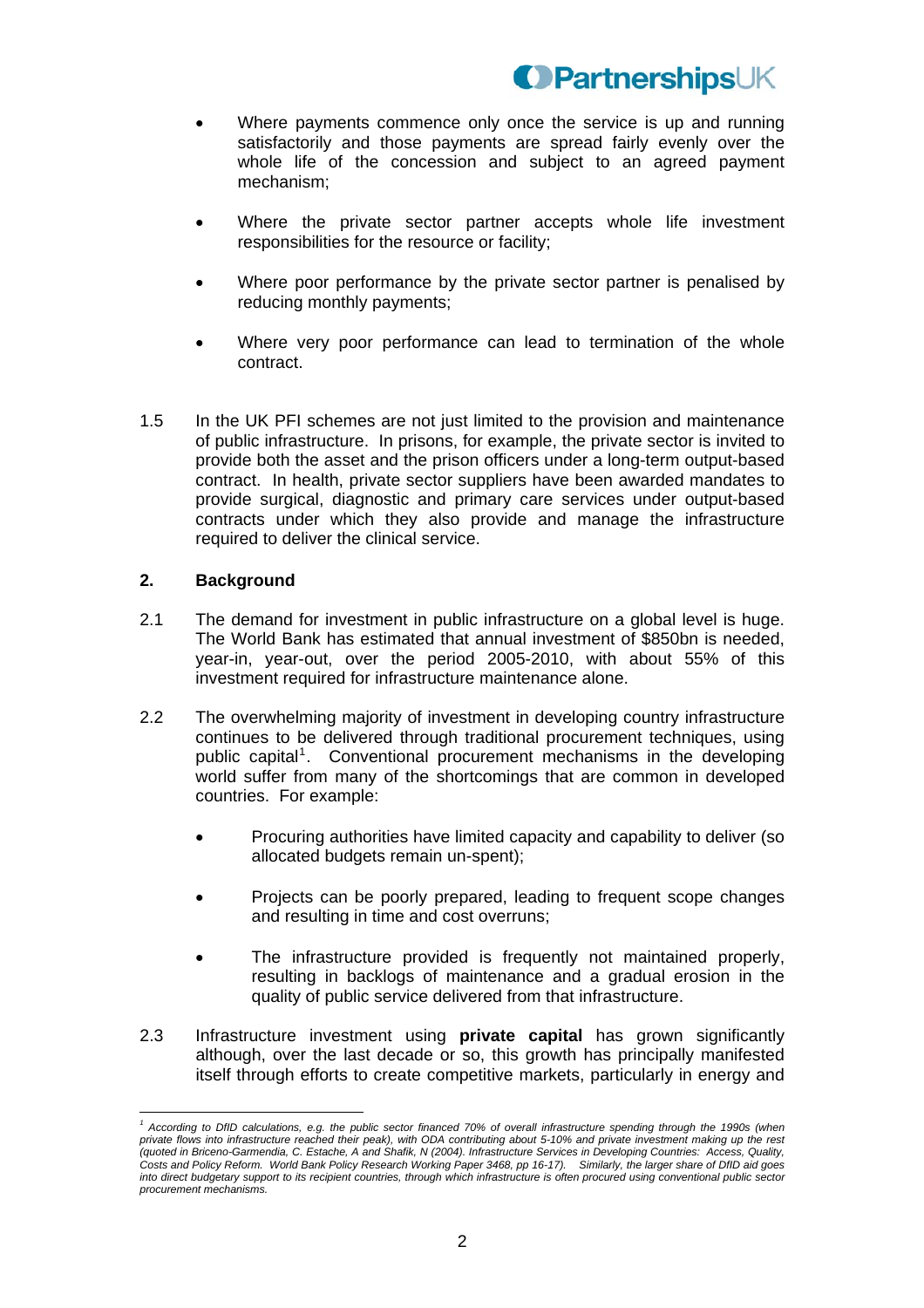telecommunications. This has often been accompanied by the privatisation of public sector monopolies, alongside attempts to shift the cost burden away from taxpayers to consumers.

2.4 To a lesser extent, particularly in sectors like roads, ports and water where exogenous competitive forces are weaker, attempts have been made to introduce private capital and capabilities through the award of long-term concessions. These arrangements again use revenues from user tolls or tariffs to provide long-term financial underpinning for the investment in the infrastructure delivered.

### **3. Artificial Boundaries on Private Sector Involvement in Infrastructure Provision in Developing Countries**

- 3.1 The involvement of private capital in infrastructure in developing countries is still overwhelmingly associated with "hard" infrastructure, particularly utilities and communications. Its use in funding "social" infrastructure, in areas such as health and education, is much less common. This is quite surprising considering the role these sectors can play in cementing development endeavour so that sustainable (and even self-sustaining) improvements are made. It is even odder when considering the amount of development funding that is now aimed at improving health and education outcomes and the catalytic role that new social infrastructure might play in achieving these outcomes.
- 3.2 This state of affairs perhaps betrays some pre-judgments about the benefits of using private capital. It is a truism that revenue needed to fund the cost of new infrastructure must be sourced from tax revenues, from users or, for developing countries, from external aid. Both governments and the private sector can, in theory, raise the capital required to create infrastructure and then rely on a combination of these revenue sources to service and repay that capital.
- 3.3 Governments that view enthusiastically private sector participation in energy, telecoms and water can lose interest rapidly when it comes to schools, hospitals or social housing, because user charging is considered less feasible in these sectors. However, user charging is not a necessary condition for private sector involvement in the delivery of infrastructure for public services. In fact, the underlying benefits of involving the private sector in the whole life costs of infrastructure – the commercial discipline that renders transparent the long term cost of infrastructure provision, and ensures efficiency in its provision – can be secured regardless of whether or not users pay for services.
- 3.4 The compelling distinction between government and private sector investment relates to incentives and their impact on behaviour. The private sector is commercially motivated and incentives are structured to maximise revenues and to minimise costs. The incentives that operate when the private sector puts its capital at risk to the long-term performance of a service can and have been harnessed in developed countries to provide social infrastructure more efficiently. Incentives on public sector providers are less clear-cut and "principal-agent" hazards can dilute their effect. Political or social imperatives, or even budgetary structures, can obscure the relationship between those responsible for funding budgets and the levels of spend arising on individual projects.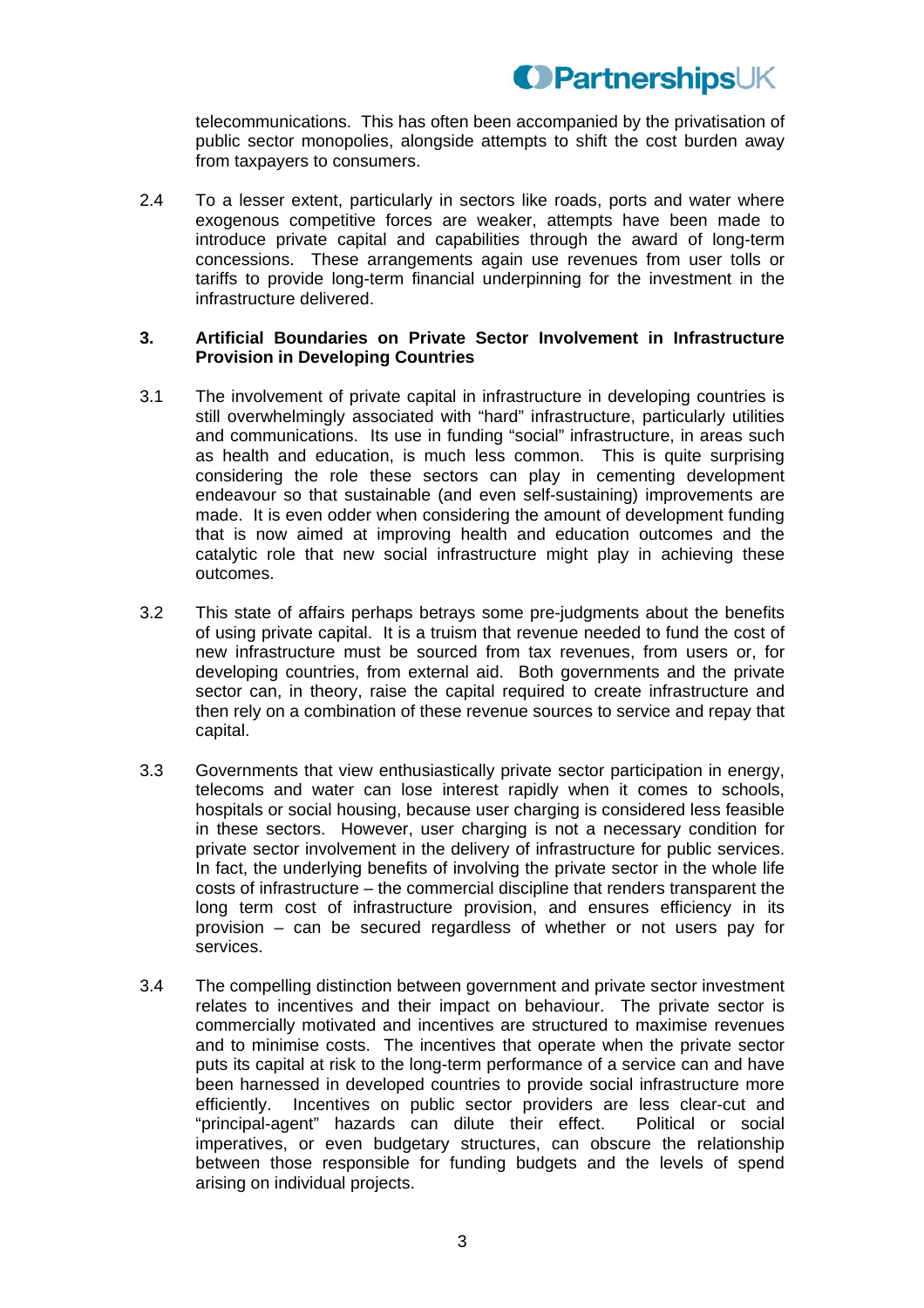

3.5 The effects of these systemic weaknesses are compounded in developing countries by the prevalence of corruption, particularly in the construction sector. Entrenched networks of collusion, bribery and other forms of fraud between public officials and contractors act to undermine the effectiveness of infrastructure investment and add to the long-term costs for users<sup>[2](#page-3-0)</sup>.

### **4. The Contribution PFI Can Make**

- 4.1 In many developing countries, the need for new and upgraded infrastructure dwarfs the need for recurrent maintenance to offset depreciation of existing assets. Governments and donor agencies need to assess the strengths and weaknesses of the different procurement approaches available, as well as the capacity of the public sector in different countries to implement them. Ideally, a well-balanced procurement strategy should be established that operates across the public sector. The procurement approach best suited to the particular investment purpose should be deployed. This procurement strategy should aim to achieve the delivery of high quality, well-designed infrastructure, to time and within budget, and maintained over the full economic life. PFI should be one route available to public procurers.
- 4.2 PFI seeks to cure two systematic shortcomings of public procurement. These are:
	- Optimism bias; and
	- Short-termism.
- 4.3 Optimism bias denotes a tendency on the part of procuring authorities (in both the public and private sectors) to systematically under-estimate costs and time incurred and/or over-estimate benefits that arise when investing. Shorttermism denotes the tendency, particularly prevalent in the public sector (and often encouraged by budgetary structures), to make investment decisions on the basis of one-off capital costs, without taking proper account of the whole life costs of maintaining that infrastructure.
- 4.4 The most important benefit of PFI in the context of developing countries is that it can accelerate the pace and scale at which investment is made in public infrastructure and in such a way that time and cost-overruns are eliminated, whilst ensuring that services are sustainable in the long term (in the sense that long term maintenance is built into the contract). Whilst the direct social benefits of such investment is obvious, the broader economic effects should not be ignored. Governments which implement successful investment programmes are likely to be able to achieve higher growth rates with a given level of public expenditure<sup>[3](#page-3-1)</sup>.
- 4.5 Another benefit may arise from the ability of PFI approaches to help combat corruption in tendering processes. According to Transparency International's Global Corruption Report 2005, construction (particularly related to large infrastructure projects) is one of the most corrupt sectors in the developing world. It is interesting to note some of the features of construction projects that Transparency International believes make them particularly prone to

 *2 Global Corruption Report 2005 (Transparency International)* 

<span id="page-3-1"></span><span id="page-3-0"></span><sup>&</sup>lt;sup>3</sup> Public Infrastructure and Growth – New Channels and Policy Implications (Agenor and Moreno-Dodson)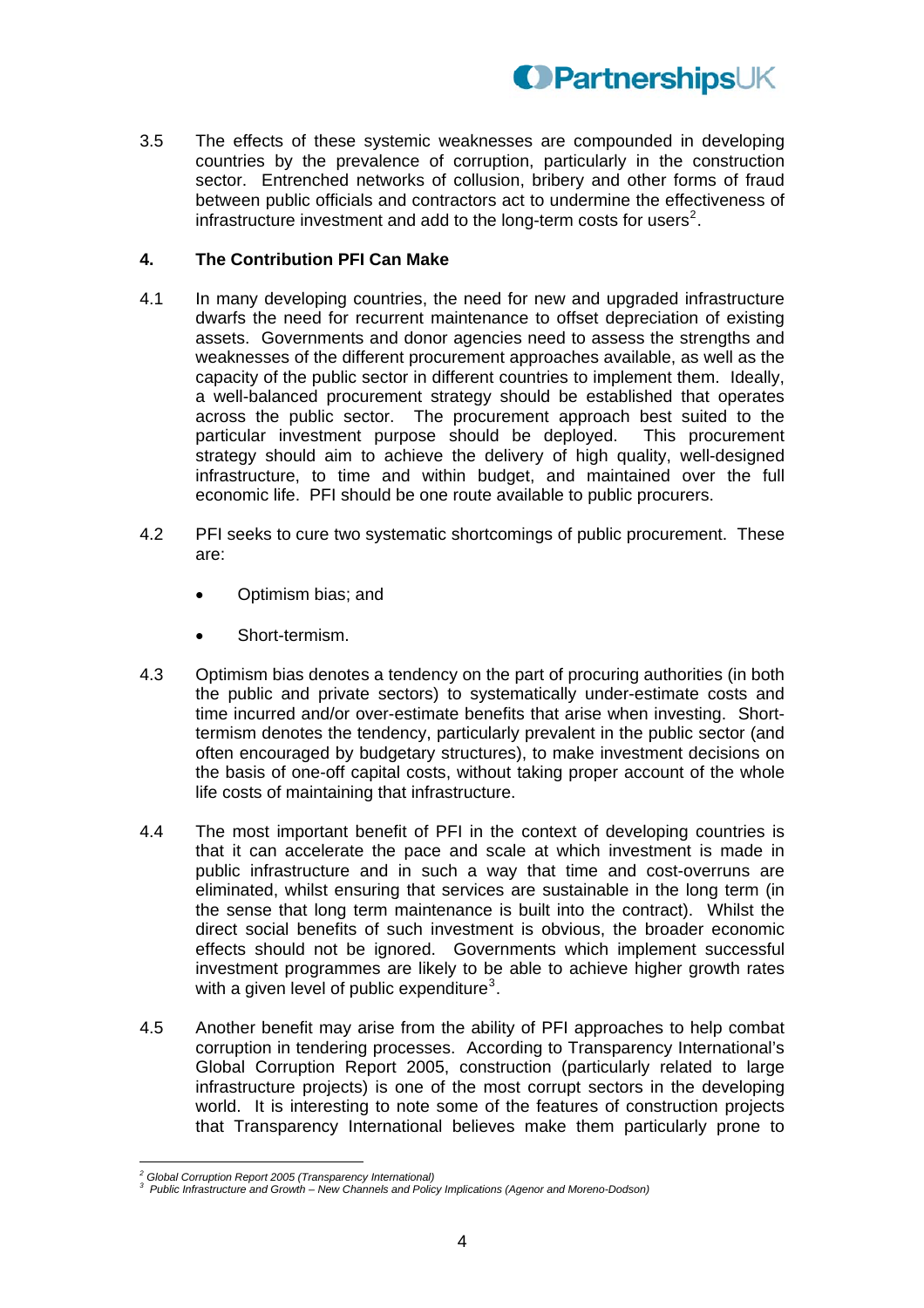

corruption – these are *"opportunities for delays and overruns…the fact that quality of work is rapidly concealed by concrete, plaster and cladding,…(and)…that projects are executed by dozens, sometimes hundreds of small-scale sub-contractors creating a maze of transactions that are difficult to monitor."*<sup>4</sup>

4.6 Procurement using PFI approaches might provide an effective solution to a number of these problems. To start with, delays and cost overruns are almost entirely removed because of the fixed price, turnkey nature of the contract. Then, if the contractor cuts corners on the quality of design or construction, this ultimately hurts private investors who will not recover their capital if the infrastructure does not perform in line with requirements over its economic life. Finally, PFI works on the basis of the public sector contracting with a single consortium, which takes single-point responsibility for managing the entire chain of sub-contractors at lower levels.

### **5. Using International Aid to Access Private Capital through PFI**

- 5.1 In the chronicle of private sector participation in infrastructure, many low income countries (especially sub-Saharan African nations) are conspicuous by their absence both from the list of countries that received private investment in the 1990s and from the list of countries courting private investment in the first decade of the 2000s.
- 5.2 In recent years, a growing consensus has emerged on the need to increase aid flows to poor countries, supported by a clear-eyed determination to improve the effectiveness of any aid provided. In 2003, the UK's Department for International Development and HM Treasury put forward proposals to kickstart investment programmes in developing countries by raising private capital on the back of committed future donor commitments. This initiative is known as the International Financing Facility (IFF).
- 5.3 The principle behind IFF raising private capital to invest today against committed future aid revenues – has striking parallels with PFI albeit, with PFI, a project or asset is typically the discrete product of the private capital introduced. Moreover, PFI is a method of securing long term budgetary commitment to fund the whole life costs of infrastructure investment.
- 5.4 It is possible to combine an IFF-type approach, which sees private capital raised systematically on the back of future aid commitments, with PFI arrangements, that place that capital at risk to the long term service performance of the specific infrastructure it is used to fund. In such circumstances, long-term donor commitments might **not** be used to directly fund the up-front costs of investment – this could easily be done by private capital. They could though, be used to fund some or all of the year-on-year revenue costs that result from introducing the new infrastructure.
- 5.5 The benefits to donors and to the public services they seek to invest in are clear, namely:
	- Assets are not just properly built, but also properly maintained;

 $\overline{a}$ *4 From the GCR highlights: [http://ww1.transparency.org/pressreleases\\_archive/2005/dnld/english/highlights\\_report.pdf](http://ww1.transparency.org/pressreleases_archive/2005/dnld/english/highlights_report.pdf)*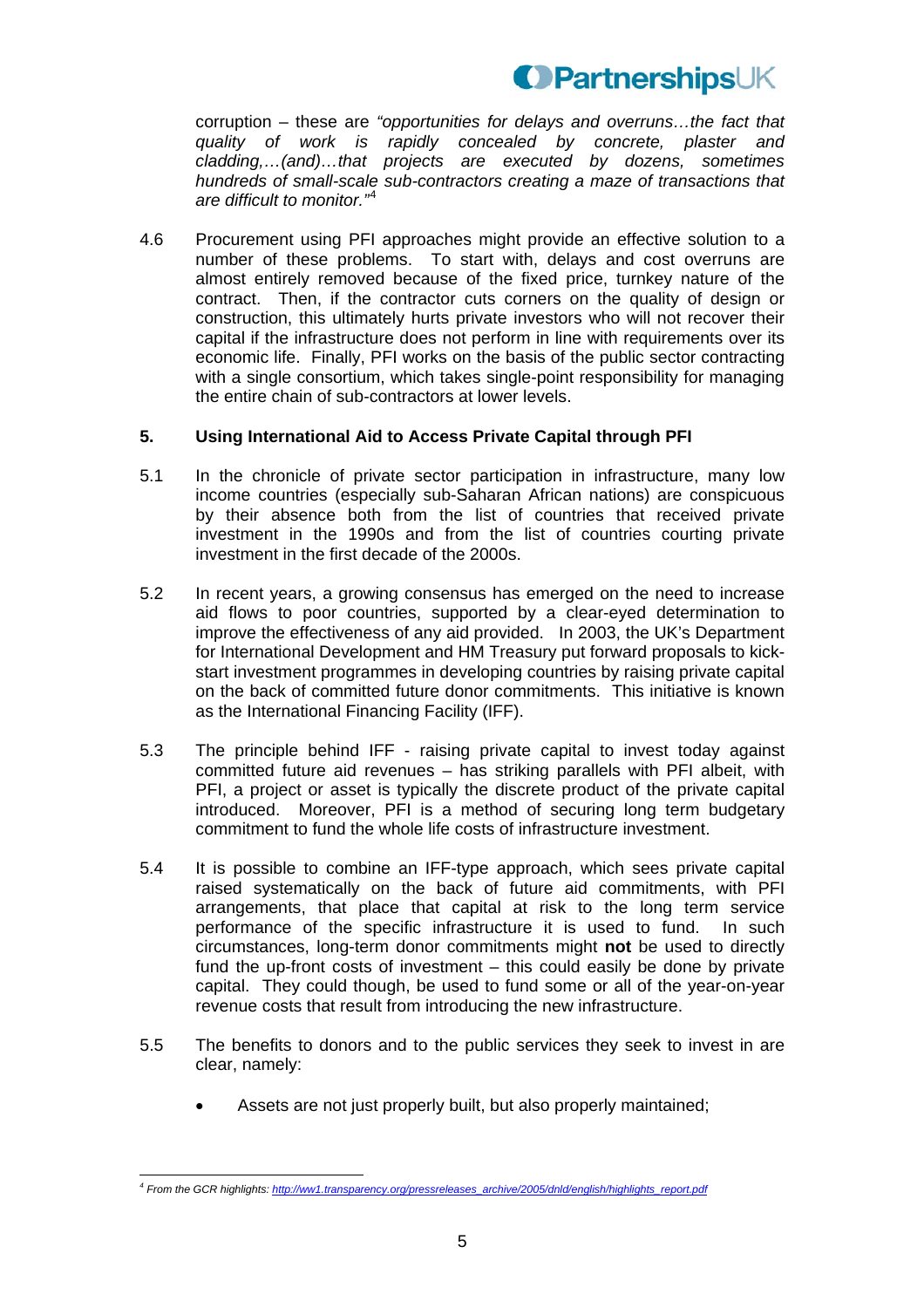- Donor funds are committed only when the associated public services flow;
- Donor funding halts or reduces if the quality of the service is inadequate or is interrupted.
- 5.6 The consequential benefits of introducing PFI-type arrangements are also worth highlighting. The fact that private finance is at risk does appear to be leading to improved performance with construction delays and cost over-runs becoming largely a thing of the past when PFI is used (see **Figure 3**).

# **Figure 3 – Comparison of PFI and Conventional Procurement**



### **Delivery on time and on budget**



Sources: National Audit Office – UK Parliament - Expenditure Auditor

- 5.7 An additional important benefit of using ongoing donor commitments in the way described above is that developing countries may be able to avoid the significant obstacles they face in attracting private capital due to poor sovereign credit ratings. If properly designed, long-term donor commitments can be used to underpin the ongoing contractual obligations of countries with imperfect credit ratings and, if required, underwrite any compensation obligations that may crystallise in the event that the PFI contract is terminated before its expiry date. Multi-lateral project finance bodies, such as the International Financial Corporation, do provide valuable assistance in this area. However, their coverage is neither comprehensive nor costless.
- 5.8 Under this approach, a contracting authority in a developing country could be guaranteed ongoing revenue support from a donor-sponsored fund which it could then call on to finance the unitary charges payable under a wellperforming PFI contract. Such a fund could also be used to finance technical support to the procuring authority to assist the preparation and project management costs of implementing PFI. This would play an important role in ensuring that projects are properly prepared, resourced and fairly competed.
- 5.9 Not only might private capital be attracted into developing countries by the assurance that a donor-sponsored fund could provide against ongoing payment obligations, its supply might also increase if that fund sought to introduce deeply subordinated (or even primary equity) finance into PFI deals. By doing this, the donor-sponsored fund would effectively extend protection beyond country-specific events of credit risk (which would be achieved by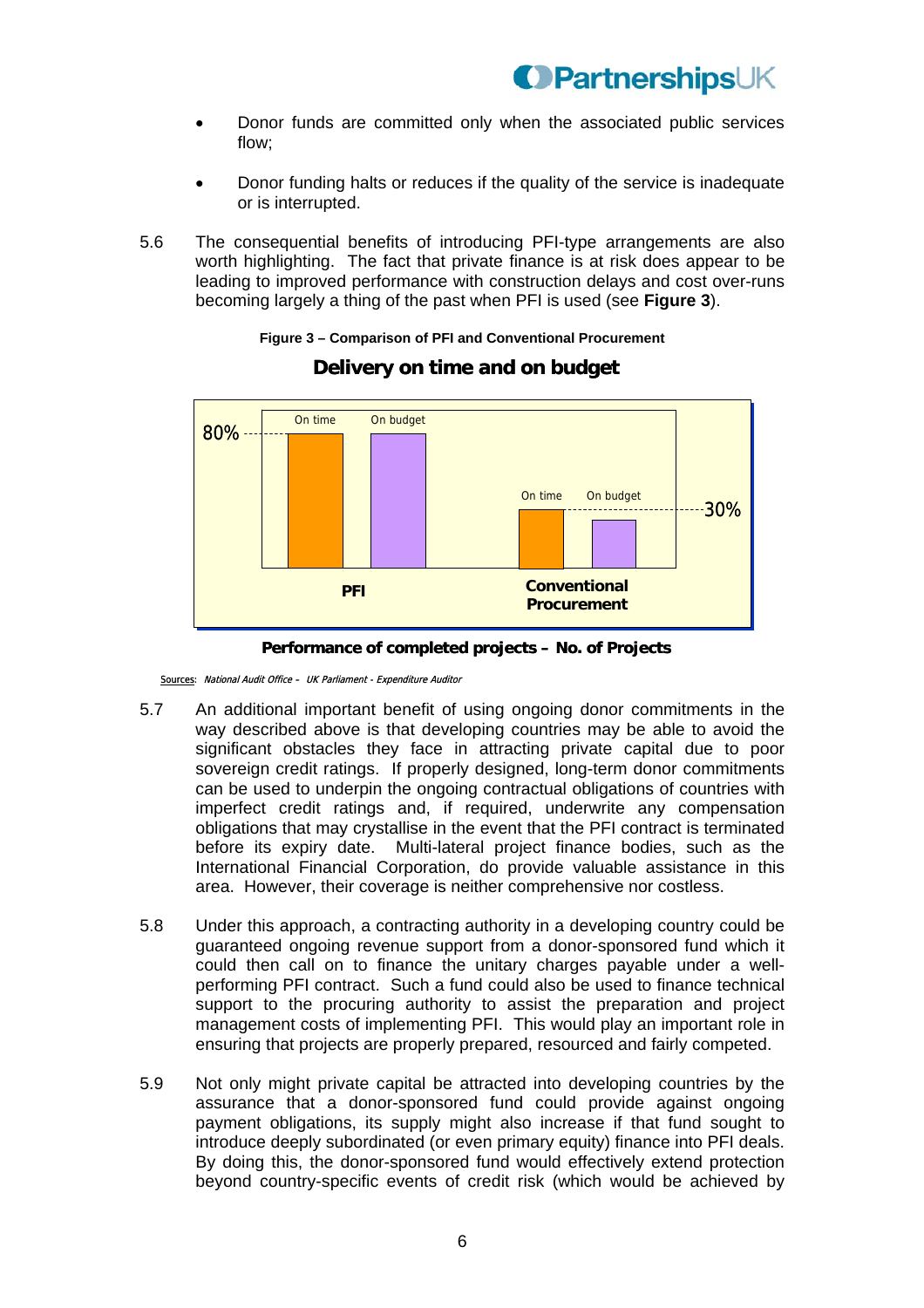wrapping the contracting authority's payment obligations) and into areas of specific project difficulty, where the risk would otherwise sit squarely with the private sector partner. In effect, in this structure a buffer layer of capital would be introduced, upon which senior lenders might call in the event of the project under-performing. Such a funding structure might appeal particularly to developing countries newly-introducing PFI-type investment programmes where local country experience may be unavoidably low. Equally, it might be attractive where, with an eye on sustainability, indigenous supply chain partnerships between experienced international PFI players and local operators are being actively encouraged by governments in developing countries. **Figure 4** illustrates what a typical PFI funding structure might look like in these circumstances.

**Figure 4 – Typical PFI Funding Structure Including Donor-Sponsored Subordinated Finance** 



5.10 In such circumstances, the donor-sponsored fund would benefit from having clear transparency into the operations of the private sector partner (both during and after construction). In addition, the structure will provide accelerated remediation or step-in rights to the donor-sponsored fund in advance of similar rights being activated by senior lenders.

### **6. The Need for Client-Side Transaction Support**

- 6.1 PFI programmes raise a number of important implementation issues for the public sector. A wide range of government institutions and processes are challenged by the PFI process and not only those in the sponsoring ministry, but others, such as the Ministry of Finance and national auditing bodies. The introduction of PFI programmes must be accompanied by the creation of transaction capability and capacity on the public sector side first, to negotiate and contract with the private sector and second, to determine and settle ongoing payment arrangements in a transparent and resilient way.
- 6.2 If a coherent programme is to be developed across central, regional and local levels of government then some form of centralised response to implementation is required. This is now being recognised by governments across the globe. In the EU, for example, there are now over 14 specialised PFI units. Similar approaches have been adopted in North, Central and South America, in Asia, in Southern Africa and in Australia.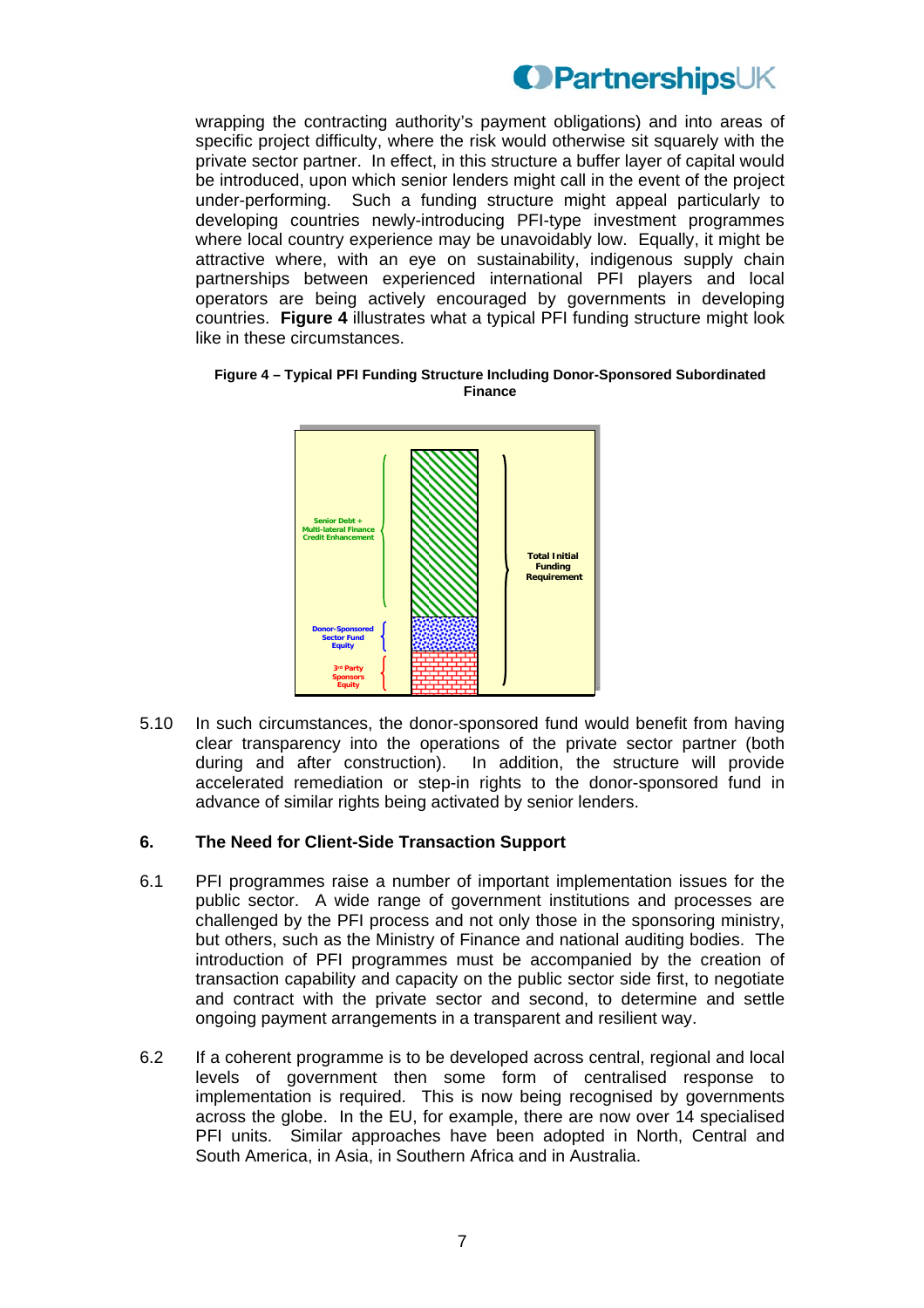- 6.3 Such units are not simply public sector substitutes for financial or technical advisers. They act at the strategic as well as at the transactional level. They typically span a broad range of activities from policy formulation, programme and project conception, procurement management for individual projects and contractual support during negotiations. Increasingly, operational support to public sector contracting authorities is also becoming a feature (in the UK over 500 concessions are now well into their operational phases).
- 6.4 A PFI unit enables the public sector to marshal the wide range of skills to ensure the effective overall delivery of programmes and projects. In the UK, the PFI programme started to gain purchase only following the creation of a central PFI taskforce in the Ministry of Finance (called "HM Treasury Taskforce"). The Taskforce comprised personnel from the public and private sectors, with backgrounds in project delivery, procurement, commercial contracts, economics, finance and law, accompanied by policy experience and sector-specific know-how.
- 6.5 HM Treasury Taskforce's skills were made available, free at the point of use, across the UK public sector, providing a specialist source of in-house PFI support to public bodies. This support did **not** replace the need for individual procuring authorities to engage specialist advisors to assist with their individual projects. Rather, it was introduced to improve the ability of the public sector to be an intelligent client, by ensuring that projects are wellprepared, that advisers are competent and well-managed, that the procurement is well run and that the negotiations with the private sector properly harness the government's purchasing power, whilst remaining fair and reasonable for the private sector.
- 6.6 As the PFI programme developed in the UK (the programme now involves around 750 projects worth \$90bn, with 50 new projects procured each year), the implementation capability of HM Treasury Taskforce evolved into Partnerships UK (PUK). Seeking to create a more stable platform, capable of recruiting from the public and private sectors, PUK was established by HM Treasury in 2000 (see **Appendix 1** for more detail).
- 6.7 While PFI programmes in other countries might not be of the scale as the UK, it is important that the skills and processes required to support an effective programme are not underestimated. This raises the issue of how these skills and processes can be put together rapidly in countries with smaller programmes. One possible way of accelerating both the development of country-based skills and the delivery of public infrastructure is described in **Section 7** below, using health services and their associated infrastructure as the worked example.

### **7. PFI and Investment in Health Infrastructure in Developing Countries**

7.1 Primary, community health and hospital services are, for the most part, unavoidably local. Their configuration is determined by first-order factors such as geography, topography and level of urbanisation. Second-order factors, such as sanitation, communications (including transport), the supply of clinicians (doctors, nurses and therapists) and the state of existing health services, also play key roles in determining the nature and scale of the demand for health services.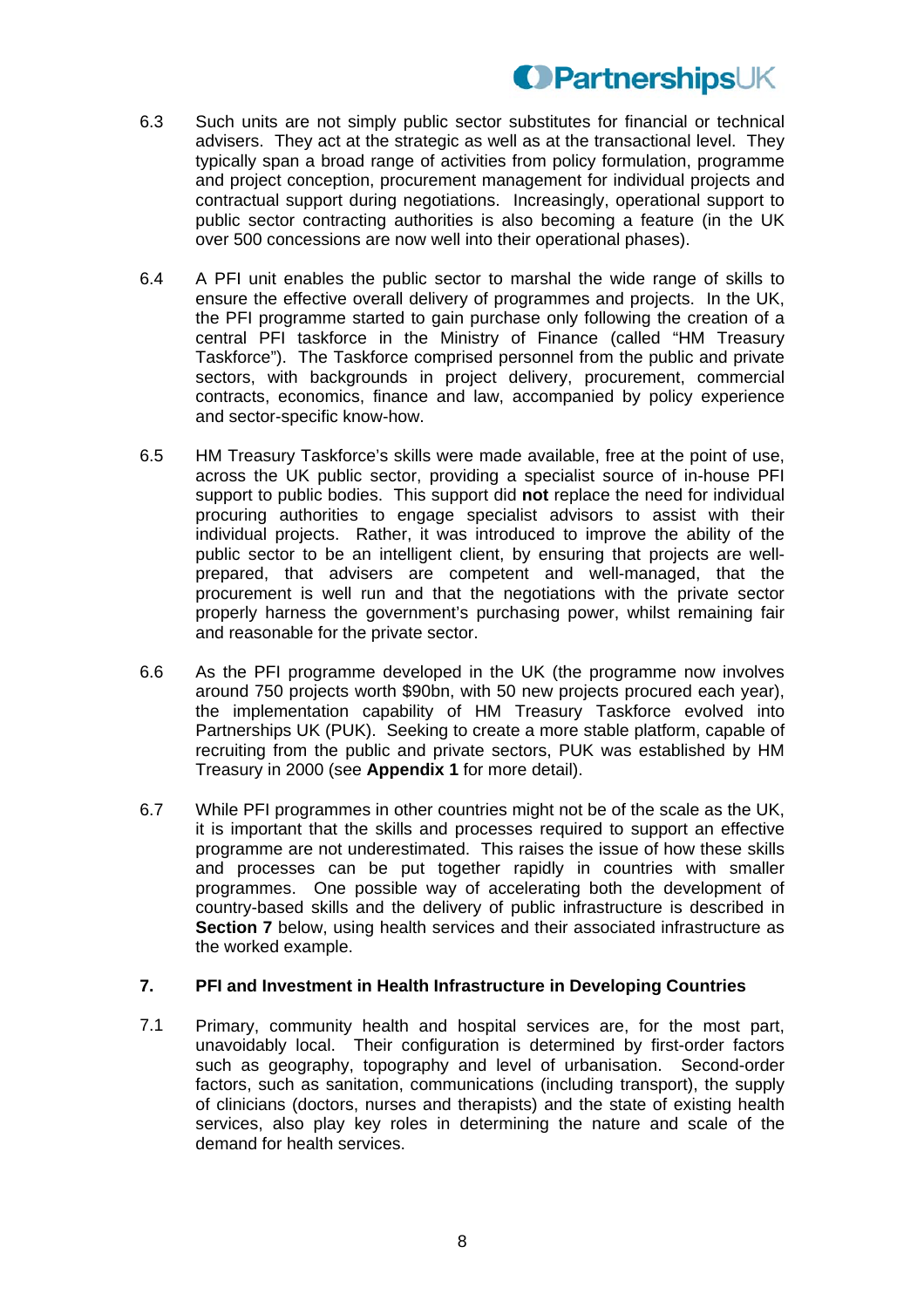- 7.2 Any structure through which investment is to be channelled in a social service, such as health, will fail if it depends on putting in place a preconfigured service and/or infrastructure solution. This is as true in developed countries as it is elsewhere. Undoubtedly however, a significant amount of the investment and service management process can be standardised. A clear distinction can therefore, be drawn between an investment **superstructure** (which is highly standardisable) and an investment **substructure** (by which solutions are tailored to specific local circumstances).
- 7.3 The challenge is relatively easy to define to implement effectively, efficiently and in a timely fashion a programme of long-term, output-based investments in infrastructure and services in primary, community health and hospital care into one or more developing countries. A key aim will be to put in place a sustainable service and infrastructure platform that is a) able to work smoothly with existing health systems and b) capable of surviving the eventual withdrawal of the involvement of private sector partners in the medium term by embedding self-sustainability (perhaps through recruitment, training and development of the indigenous workforce) into the fabric of the concession agreement.
- 7.4 At the national level, a developing country's government might seek to create a formal development relationship with one or more donor funds able to commit a long-term funding stream to establish a sector fund (see **Figure 5**). This fund would be aimed at supporting investment, through long-term, output-based contracts, in the operation and infrastructure of the health services of that country.



**Figure 5 – Long-Term Donor Sector Fund** 

- 7.5 The donor-sponsored sector fund would be used to do two things. First, to create a centrally organised and professionally resourced delivery capability (a national delivery vehicle or "NDV") to work with local public health bodies to specify, negotiate and deliver projects. Working alongside the governments and perhaps NGOs of developed countries, this donor-sponsored fund would identify and provide professional assistance and offer technical funding to finance both the NDV's own resource requirements and training and developing locally-recruited resource.
- 7.6 In the example of health, the NDV would go on to support local health bodies at the sub-national level to plan, structure, implement and manage investment programmes in primary, community health and hospital services and their associated infrastructure. The local health bodies would be in a position to overlay local requirements onto nationally defined programmes and processes (see **Figure 6**).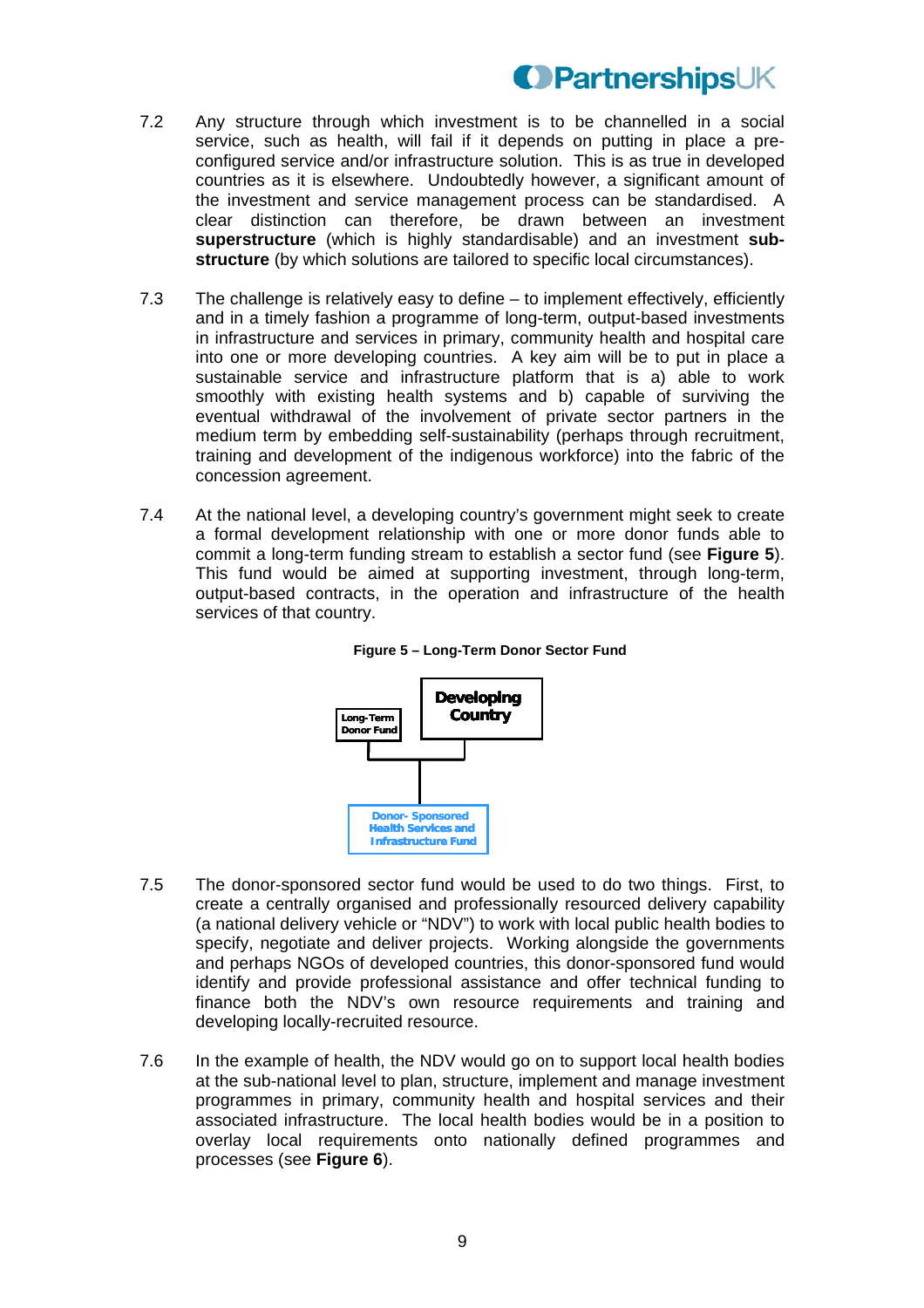



**Figure 6 – Creating a Transaction Support Capability (NDV)** 

7.7 Second, the donor-sponsored sector fund, acting separately to the NDV, could finance all or some of the year-on-year unitary charge consequences of the health services and associated infrastructure procured (see **Figure 7**). In doing this, the fund might also create capabilities that would allow it (or, perhaps more feasibly, the NDV) to assume some of the contract management obligations that fall to the public body in PFI-type contracts. These might include operational tasks such as measuring performance, determining the level of payment based on performance levels achieved through the operation of the PFI payment mechanism, settling month-onmonth invoices, completing periodic market testing, managing variations to the contract and resolving any contractual disputes that may arise.





7.8 **Appendix 2** expands on the activities of the donor-sponsored sector fund and the associated NDV model illustrated above.